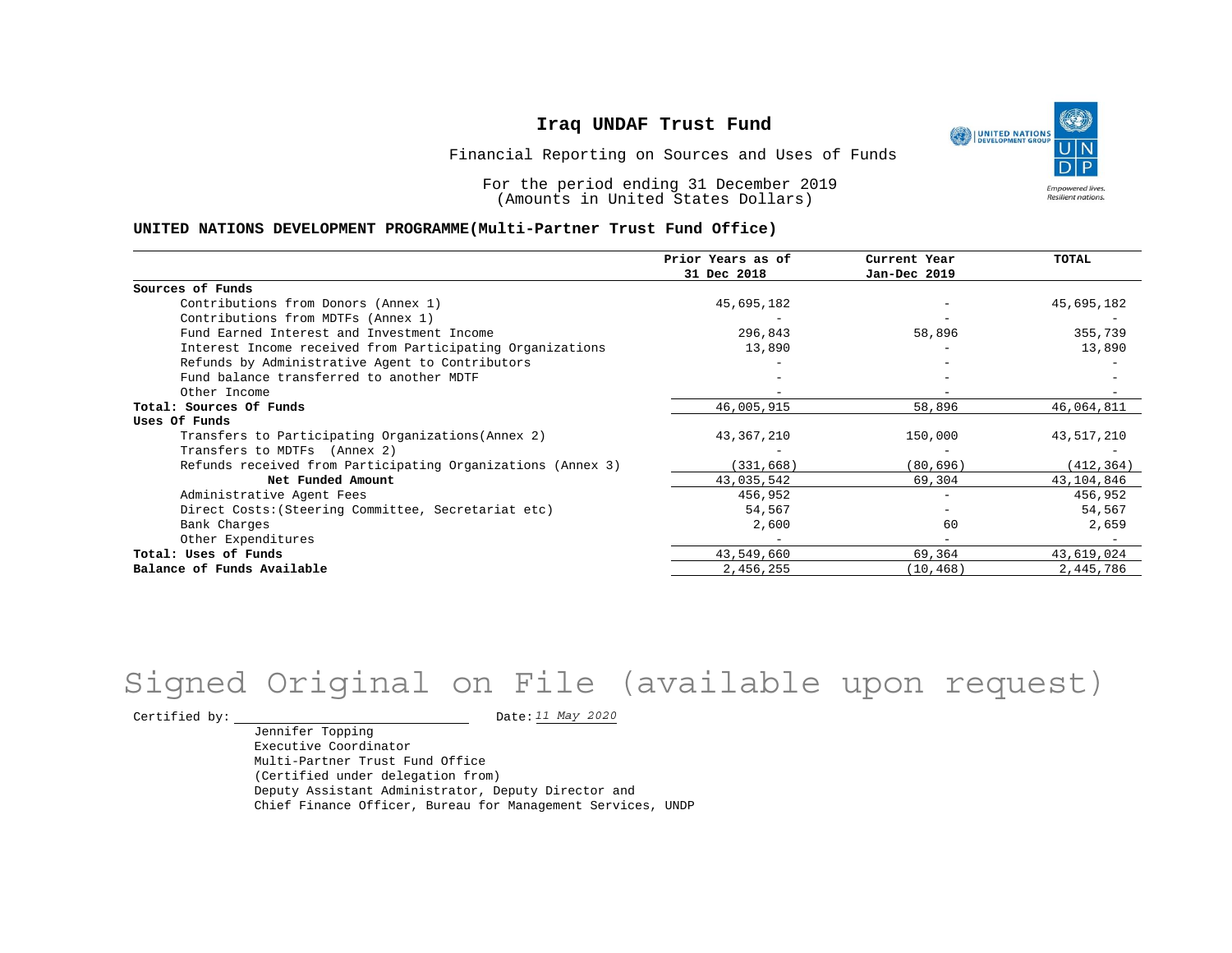

Financial Reporting on Sources and Uses of Funds

For the period ending 31 December 2019 (Amounts in United States Dollars)

### **UNITED NATIONS DEVELOPMENT PROGRAMME(Multi-Partner Trust Fund Office)**

**Annex - 1: Contributions**

|                                                                               | Prior Years as of       | Current Year | <b>TOTAL</b>      |
|-------------------------------------------------------------------------------|-------------------------|--------------|-------------------|
|                                                                               | 31 Dec 2018             | Jan-Dec 2019 |                   |
| From Contributors                                                             |                         |              |                   |
| CANADIAN INTERNATIONAL DEVELOP                                                | 3,038,778               |              | 3,038,778         |
| GOVERNMENT OF AUSTRALIA                                                       | 1,508,542               |              | 1,508,542         |
| GOVERNMENT OF BELGIUM                                                         | 62,934                  |              | 62,934            |
| GOVERNMENT OF DENMARK                                                         | 9,879,518               |              | 9,879,518         |
| GOVERNMENT OF FINLAND                                                         | 366,859                 |              | 366,859           |
| GOVERNMENT OF GREECE                                                          | 172,928                 |              | 172,928           |
| GOVERNMENT OF ICELAND                                                         | 23,820                  |              | 23,820            |
| GOVERNMENT OF INDIA                                                           | 238,205                 |              | 238,205           |
| GOVERNMENT OF IRELAND                                                         | 58,427                  |              | 58,427            |
| GOVERNMENT OF ITALY                                                           | 1,869,040               |              | 1,869,040         |
| GOVERNMENT OF JAPAN                                                           | 17,196,013              |              | 17,196,013        |
| GOVERNMENT OF KUWAIT                                                          | 238,205                 |              | 238,205           |
| GOVERNMENT OF LUXEMBOURG                                                      | 110,475                 |              | 110,475           |
| GOVERNMENT OF NETHERLANDS                                                     | 319,051                 |              | 319,051           |
| GOVERNMENT OF NEW ZEALAND                                                     | 160,305                 |              | 160,305           |
| GOVERNMENT OF NORWAY                                                          | 333,929                 |              | 333,929           |
| GOVERNMENT OF OATAR                                                           | 238,205                 |              | 238,205           |
| GOVERNMENT OF REPUBLIC OF KORE                                                | 1,000,459               |              | 1,000,459         |
| <b>GOVERNMENT OF SPAIN</b>                                                    | 4,438,857               |              | 4,438,857         |
| GOVERNMENT OF TURKEY                                                          | 428,768                 |              | 428,768           |
| SWEDISH INT'L DEVELOPMENT COOP                                                | 3,288,930               |              | 3,288,930         |
| The Scottish Goverment                                                        | 484,731                 |              | 484,731           |
| USAID                                                                         | 238,205                 |              | 238,205           |
| Fotal: Contributions<br>$\overline{\phantom{0}}$<br>F<br>$\curvearrowright$ ( | $+45,695$ , 182<br>ヽ/ → | $\sim$       | 45,695,182<br>ਠਵਾ |

Signed Original on File (available upon request)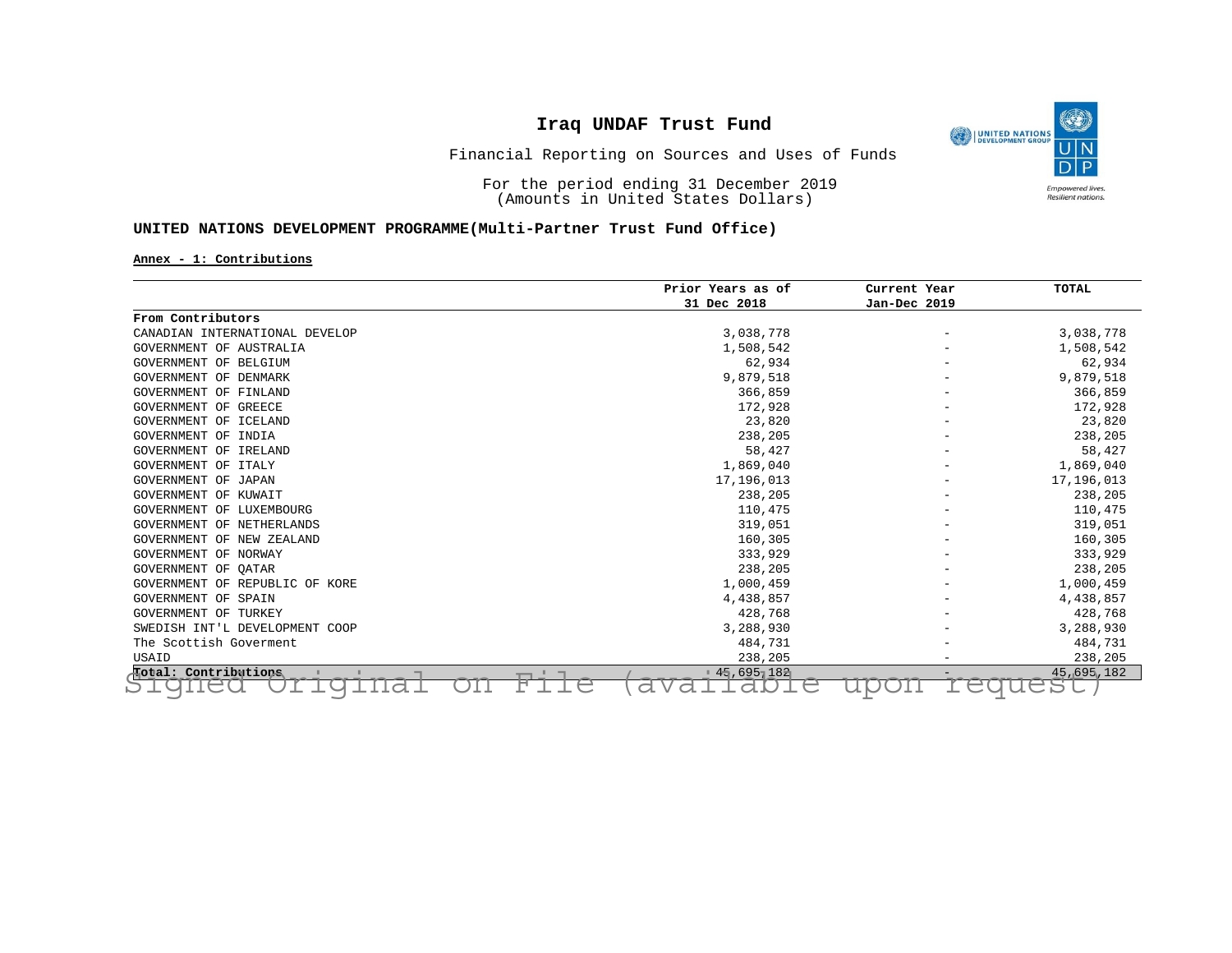

Financial Reporting on Sources and Uses of Funds

For the period ending 31 December 2019 (Amounts in United States Dollars)

### **UNITED NATIONS DEVELOPMENT PROGRAMME(Multi-Partner Trust Fund Office)**

**Annex - 2: Transfers**

|                                | Prior Years as of | Current Year             | TOTAL       |
|--------------------------------|-------------------|--------------------------|-------------|
|                                | 31 Dec 2018       | Jan-Dec 2019             |             |
| To Participating Organizations |                   |                          |             |
| ESCWA                          | 717,608           | $\qquad \qquad -$        | 717,608     |
| FAO                            | 140,000           | $\overline{\phantom{a}}$ | 140,000     |
| UNDP                           | 22,444,079        | $\overline{\phantom{a}}$ | 22,444,079  |
| UNEP                           | 140,000           | $\qquad \qquad -$        | 140,000     |
| UNESCO                         | 2,932,229         | $\qquad \qquad -$        | 2,932,229   |
| UNFPA                          | 2,911,094         | $\overline{\phantom{a}}$ | 2,911,094   |
| UNHABITAT                      | 3, 143, 947       | 150,000                  | 3,293,947   |
| UNICEF                         | 5,047,947         | $\qquad \qquad -$        | 5,047,947   |
| UNOPS                          | 1,038,592         | $\qquad \qquad -$        | 1,038,592   |
| UNWOMEN                        | 2,061,895         | $\overline{\phantom{a}}$ | 2,061,895   |
| WHO                            | 3, 211, 812       | $\qquad \qquad -$        | 3, 211, 812 |
| Total Transfers                | 43,789,203        | 150,000                  | 43,939,203  |

Signed Original on File (available upon request)